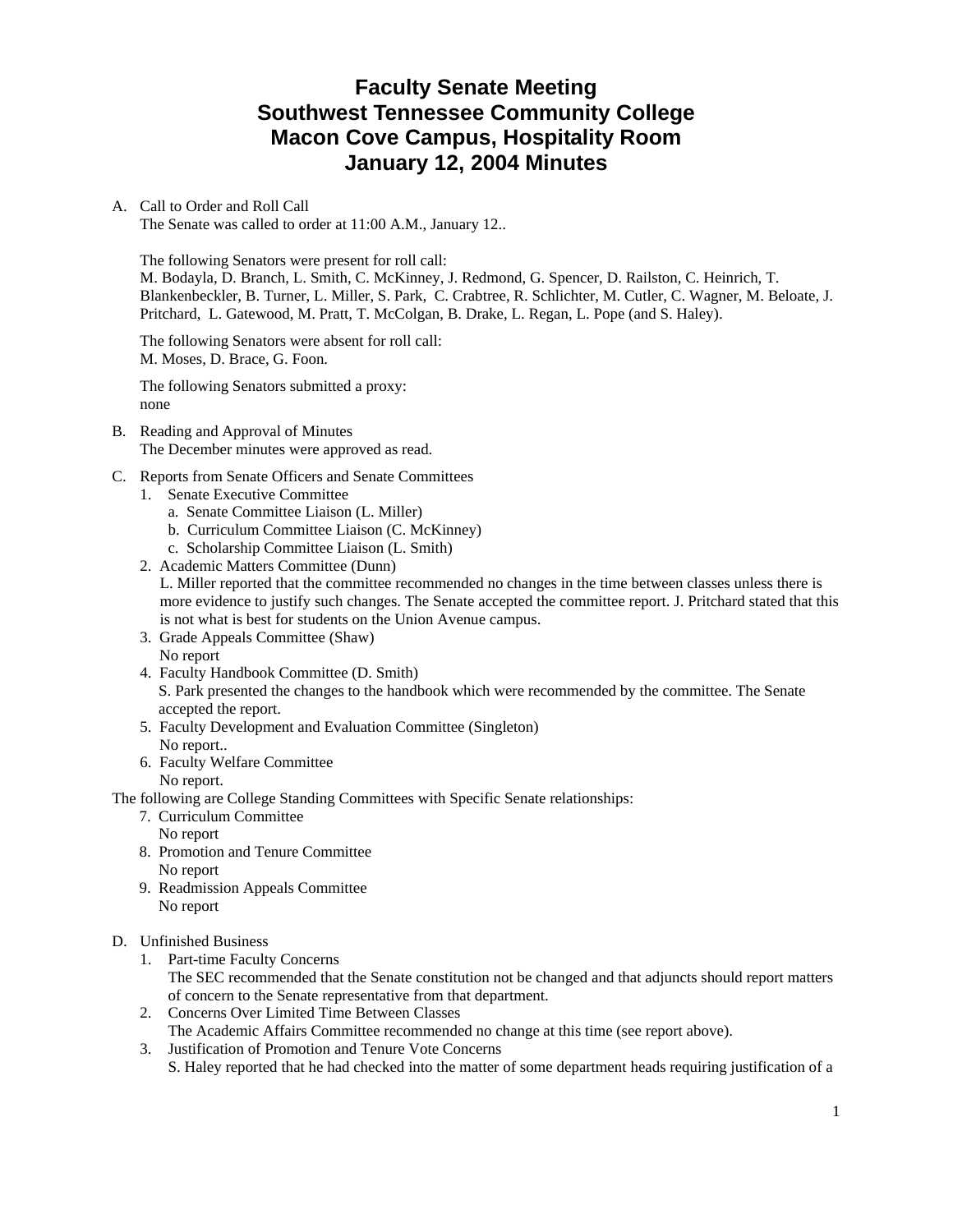Nay note for Promotion and Tenure. Dr. Miller responded that there is no policy, but that she would support a department head in this matter.

- E. New Business
	- 1. SACS Quality Enhancement Plan J. Friedlander
		- J. Friedlander attended the Senate meeting to answer questions about the QEP.
	- 2. S Haley reported that he is encouraged by his conversations with Dr. Dhingra, and it looks as though we are finally going to get some money. He also reported the the President is formulating policy which will go along with the recommendations of the 12-month Contract Committee. There will be no change in the summer school policy for 9-month faculty. The 1/32 rule will apply.
	- 3. Concerns About Inconsistency in Duty Days The Senate decided not to address this matter.
	- 4. Concerns About Calendar R. Schlichter mentioned that spring break does not match the city or county break, and that this will cause an increase in absenteeism. S. Haley replied that the calendar is mandated by TBA and while there is some deviation from a common calendar now, there should not be next year.
	- 5. Compensation Committee L. Smith reported that the committee's goal is to bring salaries to the midpoint on the salary equity study. Faculty members on the committee are L. Smith, P. Nozinich, S. Haley, B. Rosenberg, and P. Foley.
	- 6. Concerns About Office Hours for Overloads T. Blankenbeckler asked if there is any policy regarding additional office hours for overloads. S. Haley will check into the matter.

#### F. Adjournment

 The Senate moved to adjourn at 11:27 A.M. The next Senate meeting will be February 2 at the Union Avenue campus.

## Southwest Senators and Senate Committees

## February Roll Sheet

### **2003-2004 Senate**

| President: Steve Haley<br>shaley | 5635 |
|----------------------------------|------|
|----------------------------------|------|

# **Division Senators:**

| Division Senators of Liberal Studies and Education - Five Seats.                            |  |  |
|---------------------------------------------------------------------------------------------|--|--|
| (Developmental Studies, Education, Fine Arts/Language and Literature, Social and Behavioral |  |  |

Science/Criminal Justice)

| Mary Ann Bodayla (2yrs)<br>Doug Branch (2yrs)<br>Lilliette Smith (2yrs)<br>Clark McKinney (1yr) | mbodayla<br>dbranch<br>lismith<br>cmckinney | Social Behav. Sci./Crim. Just.<br>Fine Arts/Lang. and Lit.<br>Social Behav. Sci./Crim. Just.<br>Social Behav. Sci./Crim. Just. | 5197<br>4483<br>4125<br>4574<br>4434 |
|-------------------------------------------------------------------------------------------------|---------------------------------------------|--------------------------------------------------------------------------------------------------------------------------------|--------------------------------------|
| Mark Moses (1yr)                                                                                | mmoses                                      | Developmental Studies                                                                                                          |                                      |

#### **Division Senators of Business, Career Studies and Technology - Five Seats.**

(Accountacy/Office Adm./Career Studies, Business Adm. and Paralegal Studies, Information Tech/Graphic Arts, Engineering Tech., Industrial and Environ. Tech.)

| Jerry Redmond (2yrs)      | iredmond     | Information Tech., Graph. Arts. | 4410 |
|---------------------------|--------------|---------------------------------|------|
| Gary Spencer (2yrs)       | gspencer     | Engineering Tech.               | 4404 |
| Dale Railston (2yrs)      | drailston    | Indus & Environ Technologies    | 4152 |
| Carl Heinrich (1yr)       | cheinrich    | <b>Engineering Technologies</b> | 4152 |
| Todd Blankenbeckler (1yr) | tblankenbeck | Information Tech., Graph. Arts  | 4677 |

**Division Senators of Math, Natural Sciences, & Health Sciences - Four Seats.**  (Nursing, Mathematics, Natural Sciences, Allied Health)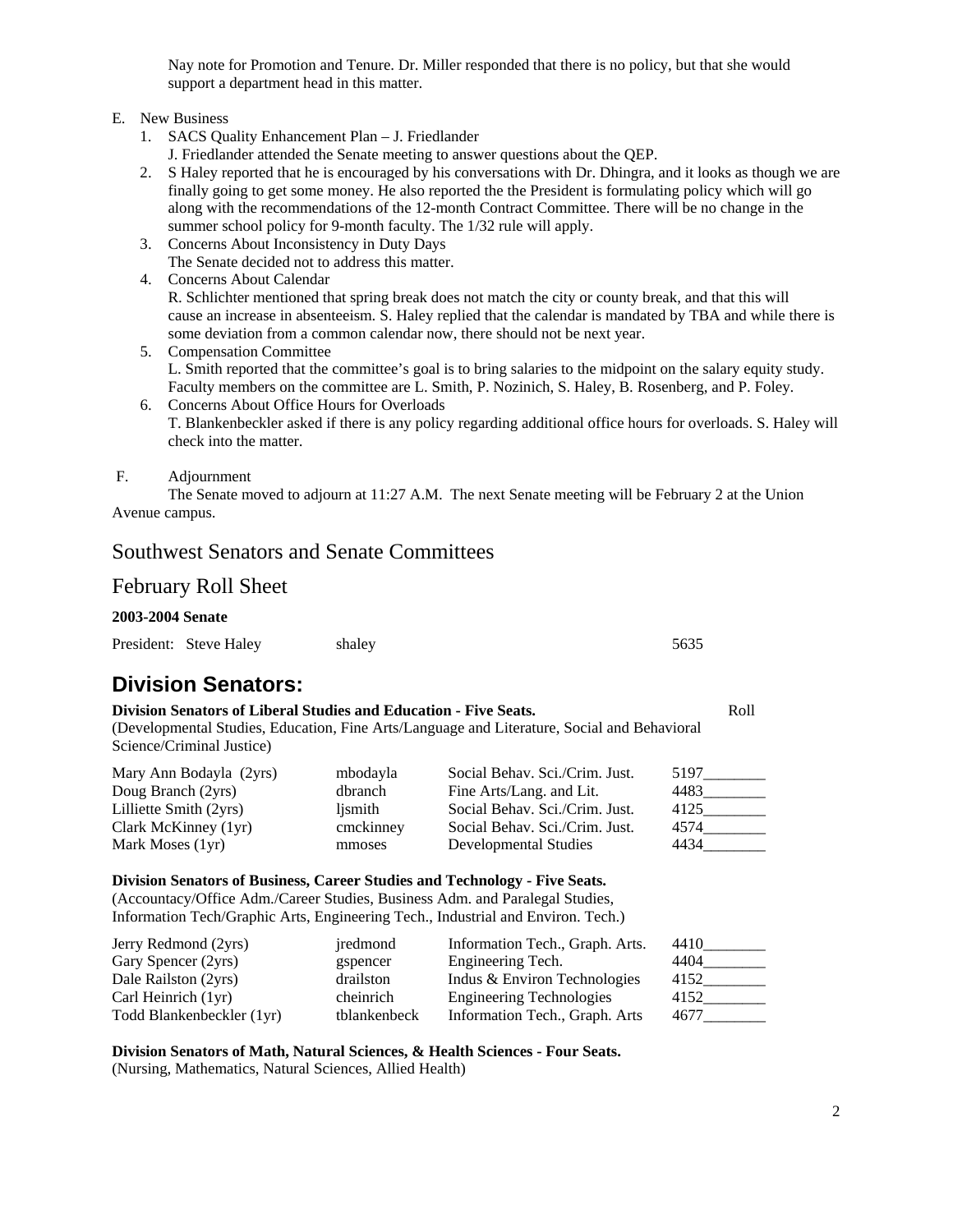| Bill Turner (2yr)  | wturner | <b>Mathematics</b>      | 6023 |
|--------------------|---------|-------------------------|------|
| David Brace (2yr)  | dhrace  | Allied Health           | 5405 |
| Gerald Foon (1yr)  | gfoon   | Allied Health           | 5412 |
| Lynda Miller (1yr) | lmiller | <b>Natural Sciences</b> | 4447 |

# **Department Senators:**

**Division: Business, Career Studies & Tech. Departments:** 

- **a. Accountancy, Office Admin. & Career Studies**
- **b. Administration & Paralegal Studies**
- **c. Info. Tech. & Graphic Arts Tech.**
- **d. Engineering Technologies**
- **e. Indus & Environ Technologies**

| Sheridan Park (2yr)   | spark       | Accountancy/ Office Adm.        | 4682 |
|-----------------------|-------------|---------------------------------|------|
| Cristy Crabtree (2yr) | ccrabtree   | Business Adm. and Paralegal St. | 4668 |
| Roger Schlichter(1r)  | rschlichter | Information Tech./Graphic Arts  | 4144 |
| Max Cutler $(2yr)$    | mcutler     | Engineering Tech.               | 4166 |
| Carl Wagner (2yr)     | cwagner     | Industrial and Environ. Tech.   | 4160 |

## **Division: Liberal Studies & Education Departments:**

- **a. Developmental Studies**
- **b. Fine Arts, Languages, and Literature**
- **c. Education**

### **d. Social & Behavioral Science/ Criminal Justice**

| Mickey Beloate (1yr)     | mbeloate   | Developmental Studies                  | 6015 |
|--------------------------|------------|----------------------------------------|------|
| John Pritchard (1yr)     | ipritchard | Fine Arts/Language and Literature 5645 |      |
| Lafayette Gatewood (1yr) | lgatewood  | Education.                             | 5147 |
| Mary Pratt (1yr)         | mpratt     | Social Behav. Sci./Crim. Just          | 6056 |

### **Division: Math, Natural Sciences & Health Sciences Departments:**

| a. Mathematics<br><b>b.</b> Natural Sciences<br>c. Nursing |           |                         |      |
|------------------------------------------------------------|-----------|-------------------------|------|
| d. Allied Health                                           |           |                         |      |
| Tamara McColgan (2yr)                                      | tmccolgan | <b>Mathematics</b>      | 5530 |
| Bob Drake(2yr)                                             | bdrake    | <b>Natural Sciences</b> | 4501 |
| Loretta Regan (2yr)                                        | lregan    | <b>Nursing</b>          | 5447 |
| Linda Pope (1yr)                                           | lpope     | Allied Health           | 5056 |

• Senators are exempt from serving on other standing committees.

# **Membership of Faculty Senate Committees for 2003-2004**

**ACADEMIC MATTERS:** Sarah Dunn (**Chair**), Carl Swoboda, Patsy Fancher, Ron Gephart, Leslie Peeples, Sarah Warrington, Clarence Christian, Lillie M. Jackson, Pat Keene

**GRADE APPEALS:** Sandy Shaw (**Chair**), Mary Vines, Virginia Melvin, Steve Katz, Sharron Smith, Larry Butts, Dewey Syker, Karen Webb (**alternate**).

**FACULTY HANDBOOK:** Victoria Gray, Tracy Freeman, Tracy Rusco, Douglas Smith (**Chair**), Phyllis Porter, Dagny Wright, Pat Foley